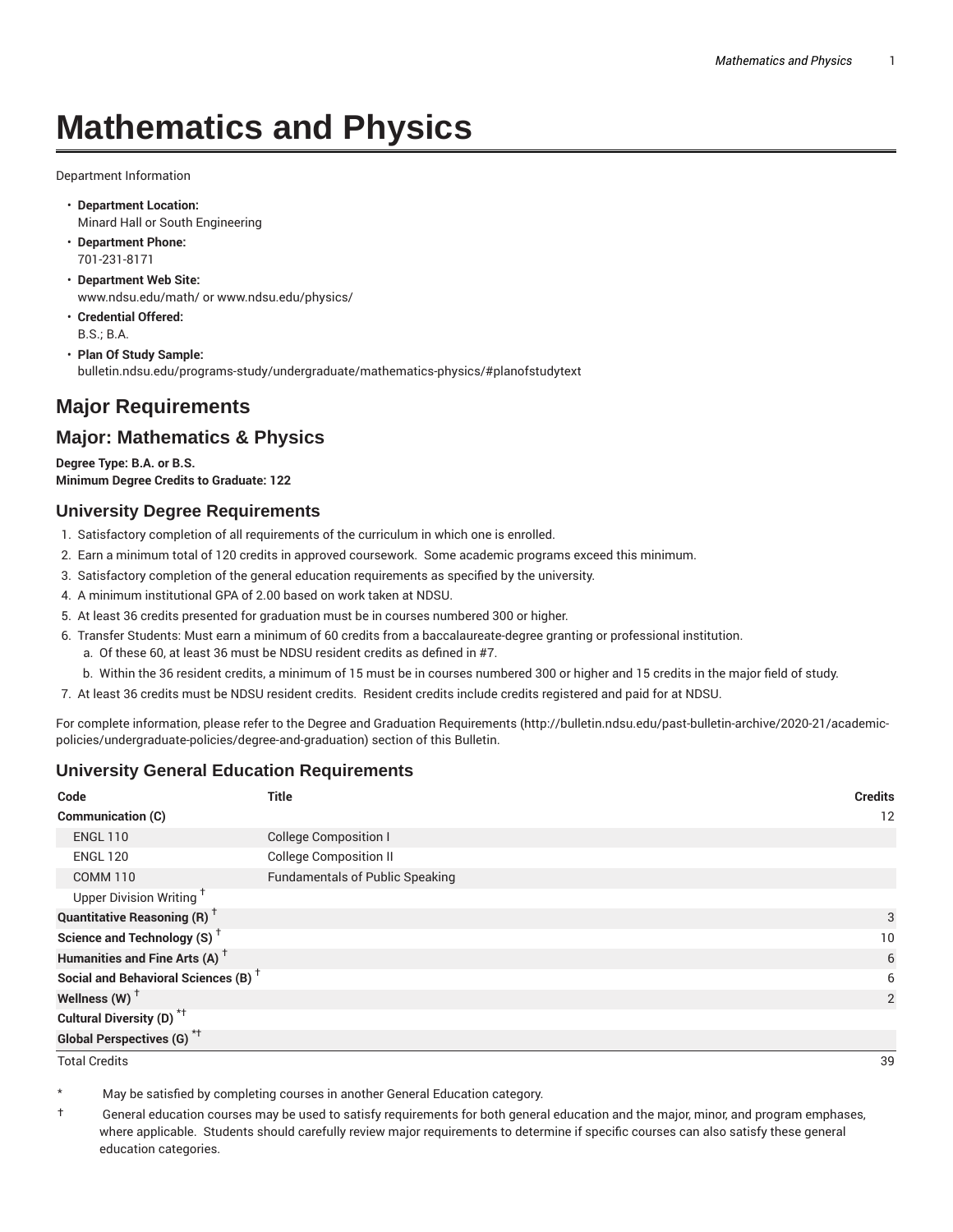• A list of university approved general education courses and administrative policies are available here (http://bulletin.ndsu.edu/past-bulletinarchive/2020-21/academic-policies/undergraduate-policies/general-education/#genedcoursestext).

#### **College Requirements**

| Code              | Title                                                                                                                                       | <b>Credits</b> |
|-------------------|---------------------------------------------------------------------------------------------------------------------------------------------|----------------|
| foreign language. | Bachelor of Arts (BA) Degree - An additional 12 credits Humanities and Social Sciences and proficiency at the second year level in a modern |                |
|                   | Bachelor of Science (BS) Degree - An additional 6 credits in Humanities or Social Sciences                                                  |                |

\* Humanities and Social Sciences may be fulfilled by any course having the following prefix: ADHM, ANTH, ARCH, ART, CJ, CLAS, COMM, ECON, ENGL, FREN, GEOG, GERM, HDFS, HIST, LA, LANG, MUSC, PHIL, POLS, PSYC, RELS, SOC, SPAN, THEA, WGS, or any course from the approved list of general education courses in humanities and social sciences (general education categories A and B). These credits must come from outside the department of the student's major.

#### **Major Requirements**

A grade of 'C' or better is required for all MATH, PHYS, and AST prefix courses.

| Code                                          | <b>Title</b>                                                                                                  | <b>Credits</b> |
|-----------------------------------------------|---------------------------------------------------------------------------------------------------------------|----------------|
| <b>Mathematics Major Requirements</b>         |                                                                                                               |                |
| <b>MATH 129</b>                               | Basic Linear Algebra                                                                                          | 3              |
| <b>MATH 165</b>                               | Calculus I (May satisfy general education category R)                                                         | 4              |
| <b>MATH 166</b>                               | Calculus II                                                                                                   | 4              |
| <b>MATH 265</b>                               | Calculus III                                                                                                  | 4              |
| <b>MATH 266</b>                               | Introduction to Differential Equations                                                                        | 3              |
| <b>MATH 270</b>                               | <b>Introduction to Abstract Mathematics</b>                                                                   | 3              |
| <b>MATH 329</b>                               | Intermediate Linear Algebra                                                                                   | 3              |
| <b>MATH 346</b>                               | <b>Metric Space Topology</b>                                                                                  | 3              |
| Select any two of the following:              |                                                                                                               | 6              |
| <b>MATH 420</b>                               | Abstract Algebra I                                                                                            |                |
| <b>MATH 450</b>                               | <b>Real Analysis I</b>                                                                                        |                |
| <b>MATH 452</b>                               | <b>Complex Analysis</b>                                                                                       |                |
| <b>MATH 483</b>                               | <b>Partial Differential Equations</b>                                                                         |                |
| <b>MATH 491</b>                               | Seminar                                                                                                       | 2              |
| <b>Physics Major Requirements</b>             |                                                                                                               |                |
| <b>PHYS 171</b>                               | Introductory Projects in Physics                                                                              | 1.             |
| <b>PHYS 251</b><br>& 251L                     | <b>University Physics I</b><br>and University Physics I Laboratory (May satisfy general education category S) | $\sqrt{5}$     |
| <b>PHYS 251R</b>                              | University Physics I Recitation                                                                               | 1              |
| <b>PHYS 252</b><br>& 252L                     | University Physics II<br>and University Physics II Laboratory (May satisfy general education category S)      | 5              |
| <b>PHYS 252R</b>                              | <b>University Physics II Recitation</b>                                                                       | 1              |
| <b>PHYS 350</b>                               | <b>Modern Physics</b>                                                                                         | 3              |
| <b>PHYS 355</b>                               | Classical Mechanics (or PHY 330: Intermediate Mechanics at MSUM)                                              | 3              |
| <b>PHYS 360</b>                               | Modern Physics II                                                                                             | 3              |
| <b>PHYS 361</b>                               | Electromagnetic Theory (or PHY 370: Electromagnetic Theory at MSUM)                                           | 3              |
| <b>PHYS 370</b>                               | Introduction to Computational Physics                                                                         | 3              |
| <b>PHYS 462</b>                               | <b>Thermal and Statistical Physics</b>                                                                        | 3              |
| <b>PHYS 485</b>                               | <b>Quantum Mechanics I</b>                                                                                    | 3              |
| <b>PHYS 486</b>                               | <b>Quantum Mechanics II</b>                                                                                   | 3              |
| <b>PHYS 488</b>                               | Senior Project I                                                                                              | $\mathbf{1}$   |
| <b>PHYS 489</b>                               | Senior Project II                                                                                             | 2              |
| Physics Electives: Select 3 of the following: |                                                                                                               | 9              |
| <b>PHYS 215</b>                               | Research For Undergraduates                                                                                   |                |
| <b>PHYS 411</b>                               | <b>Optics for Scientists &amp; Engineers</b>                                                                  |                |
| <b>PHYS 413</b>                               | Lasers for Scientists and Engineers                                                                           |                |